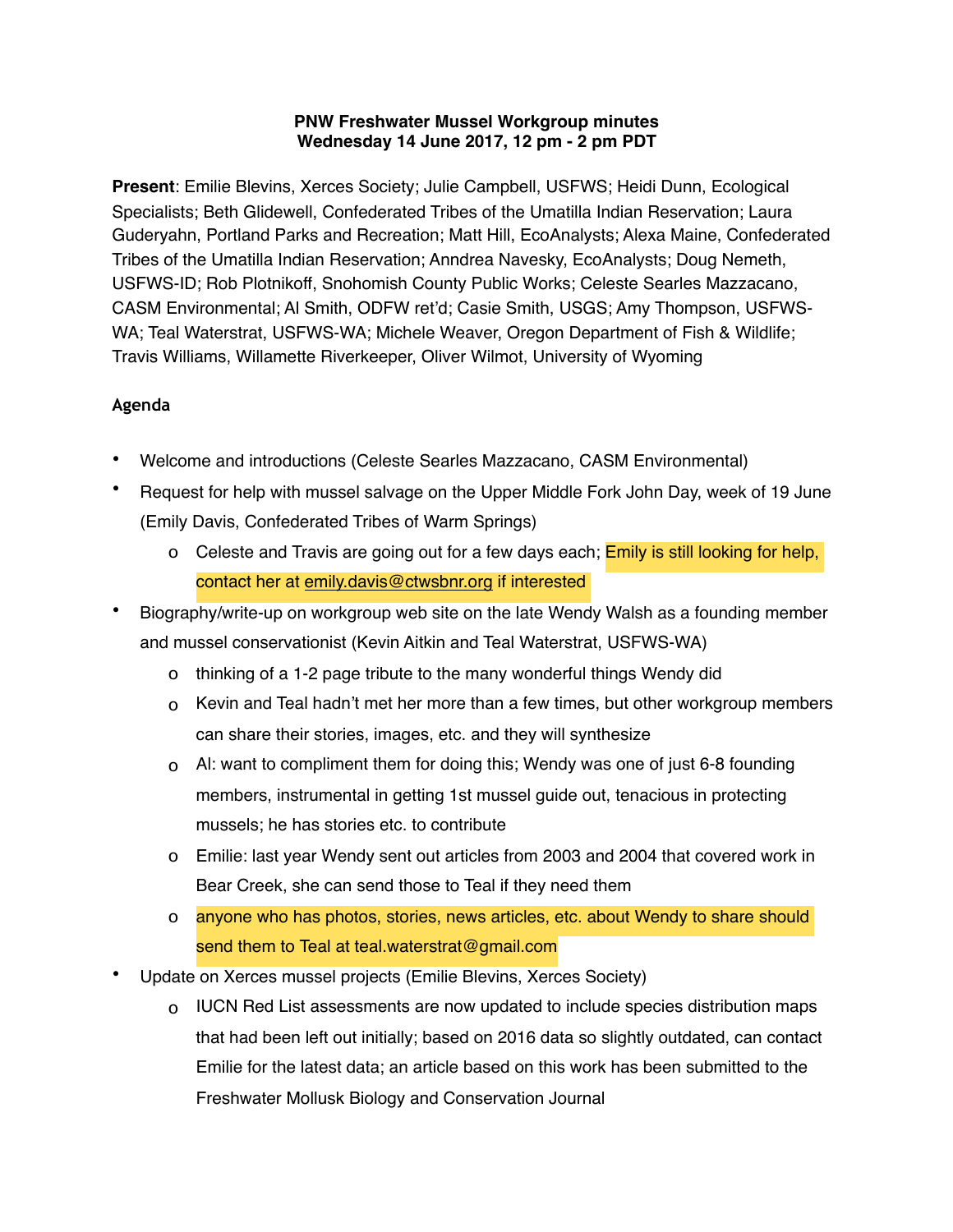- o best management practices document: receive queries from practitioners either doing restoration, construction, chemical treatments; have document that they are looking to get review and input from workgroup; want to do this one-on-one instead of sending it out to the workgroup so e-mail Emilie at [emilie.blevins@xerces.org](mailto:emilie.blevins@xerces.org) if you want to review; also trying to get funding to do workshops
- o funded to do project looking at locations where mussel populations might be more adaptable to climate change; using historic data and threats in those areas as well as future climate conditions that might be better/worse for mussels; idea is to focus restoration/conservation projects in areas where they will have the most impact
- o talked with Jeanette Howard in CA; recently someone reported finding *Anodonta* in Malibou Lake in southern CA Lake in vicinity of LA, Jeanette surveyed lake and only found only valves but people who live there have reported finding live mussels in the past when lake has been dredged; IUCN maps show all mussels gone from southern CA so this recent observation is surprising
	- Al: What clade? Looks like californiensis/nuttalliana, has high wings, shells also really large, larger than JH has observed in her other extensive surveys
	- Celeste: anything known about age structure? None of the pictures forwarded looked like juveniles, but seems to be large population
	- AI: lived in the past Salton Sea basin east of LA; it contained mussels when it was still a freshwater lake long ago and he collected floater shells, so they were there historically
	- **EXECT** Teal: Is it indeed a western mussel, not an eastern species that was brought in? JH is familiar with western species and doesn't seem to think this in from the east
- o Teal had alerted re: proposal in Chehalis basin to dedicate funding to flood abatement projects, including possible dam; this is the only system west of the Cascades where *Gonidea angulata* is known to occur in WA, so reached out to restoration groups about mussels, consider opportunities to include in restoration funding/projects; Chehalis Lead Entity distributes funding for salmon funding; want to do surveys in September to see where *Gonidea* occurs in basin and find good monitoring sites
- Update on mussel projects in Wyoming (Oliver Wilmot, University of Wyoming)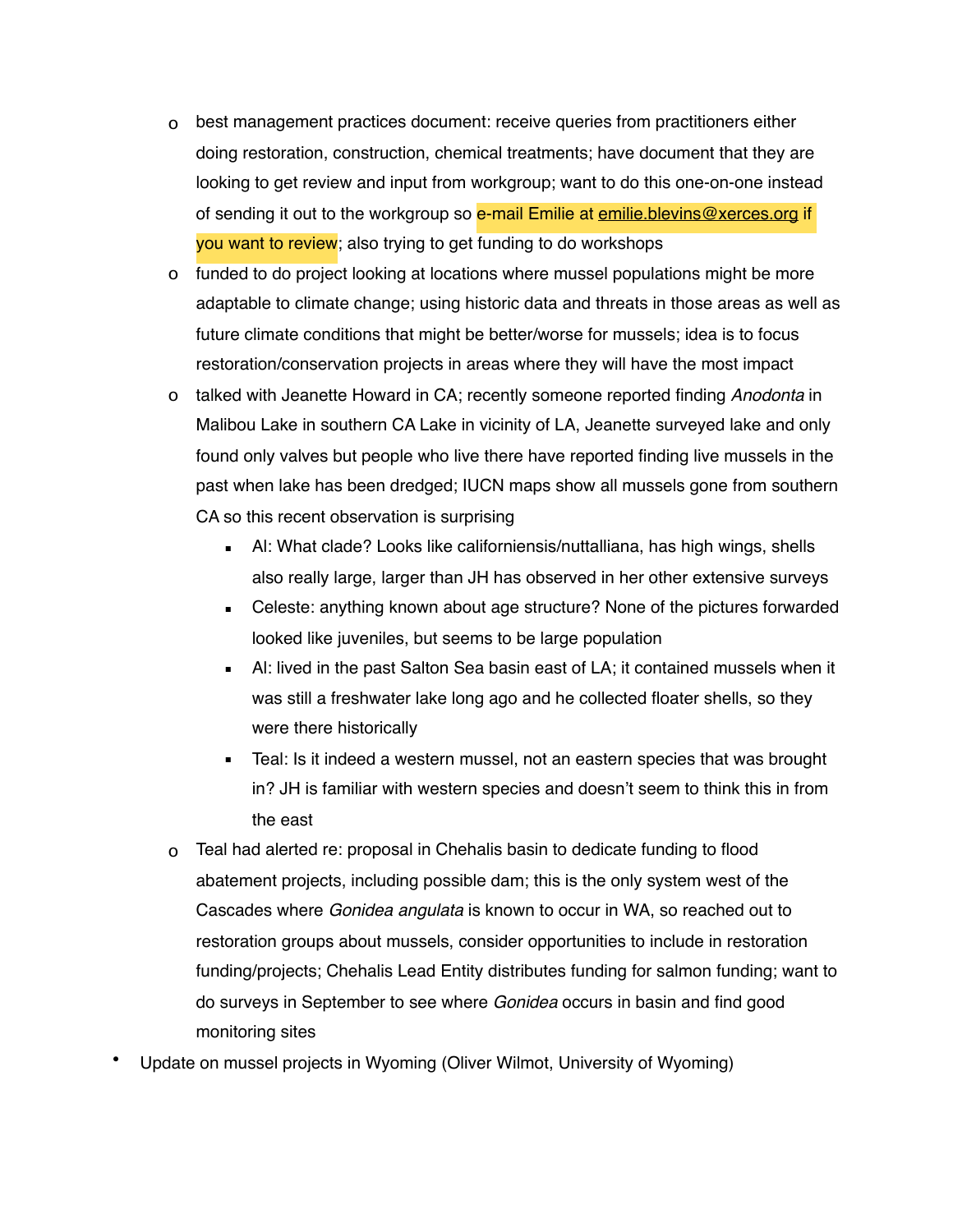- o works with national heritage program; they are wrapping up 1st phase of native mussel work in WY, looking at distribution; for next few years will be using eDNA to detect plain pocketbook (*Lampsilis cardium*) and giant floater (*Pyganodon grandis*), two of their least-abundant species; trying to figure out method for eDNA but hope to get started this year as soon as rivers subside.
- o just came out with Native Mussels of WY field guide, available through biodiversity institute at Univ of WY.
	- **Emilie: Also launching citsci effort, doing outreach? Yes, just starting that now** that mussel guide is put, setting up web site where people can record observations. Hoping people will us guide to help ID species; usually no more than 1-2 species per watershed in WY so ID is pretty easy
	- Teal: Would you like to have link to field guide on workgroup web page? Yes, that would be great; guide is currently hard-copy only (Post-meeting: Teal added link to regional field guide section of workgroup web site)
- Input on methodology to examine road contaminants in FW mussels (Casie Smith, USGS)
	- o USGS just getting into mussel work; her supervisor is a contaminants specialist, they are interested in more info on effects of contaminants, have questions about methodology; found papers about analyzing mussel shells for contaminants, but they are looking for a good lab that does that, has anyone worked with one?
		- **Comment: Greg Cope at NC might be doing some of that work** ([gcope@ncsu.edu](mailto:gcope@ncsu.edu))
		- Celeste: what contaminants are you looking at? Going to design multiple small projects for the area, trying to avoid using mussel tissue samples, will likely be small suite of contaminants, but sodium and magnesium will be included; don't want to have to go through permitting for live mussels and don't want to kill mussels
	- o also looking at reproductive timing of a lot of FW mussels in the Portland area; Allard et al. 2017 is a great resource, but seems that timing can really vary, Allard paper could find glochidia but couldn't pin down when females gravid or when sperm was in the water—any tips on how to do this?
		- $\blacksquare$  Heidi: It's a challenge; most people just go out every 1 or 2 weeks and look for gravid females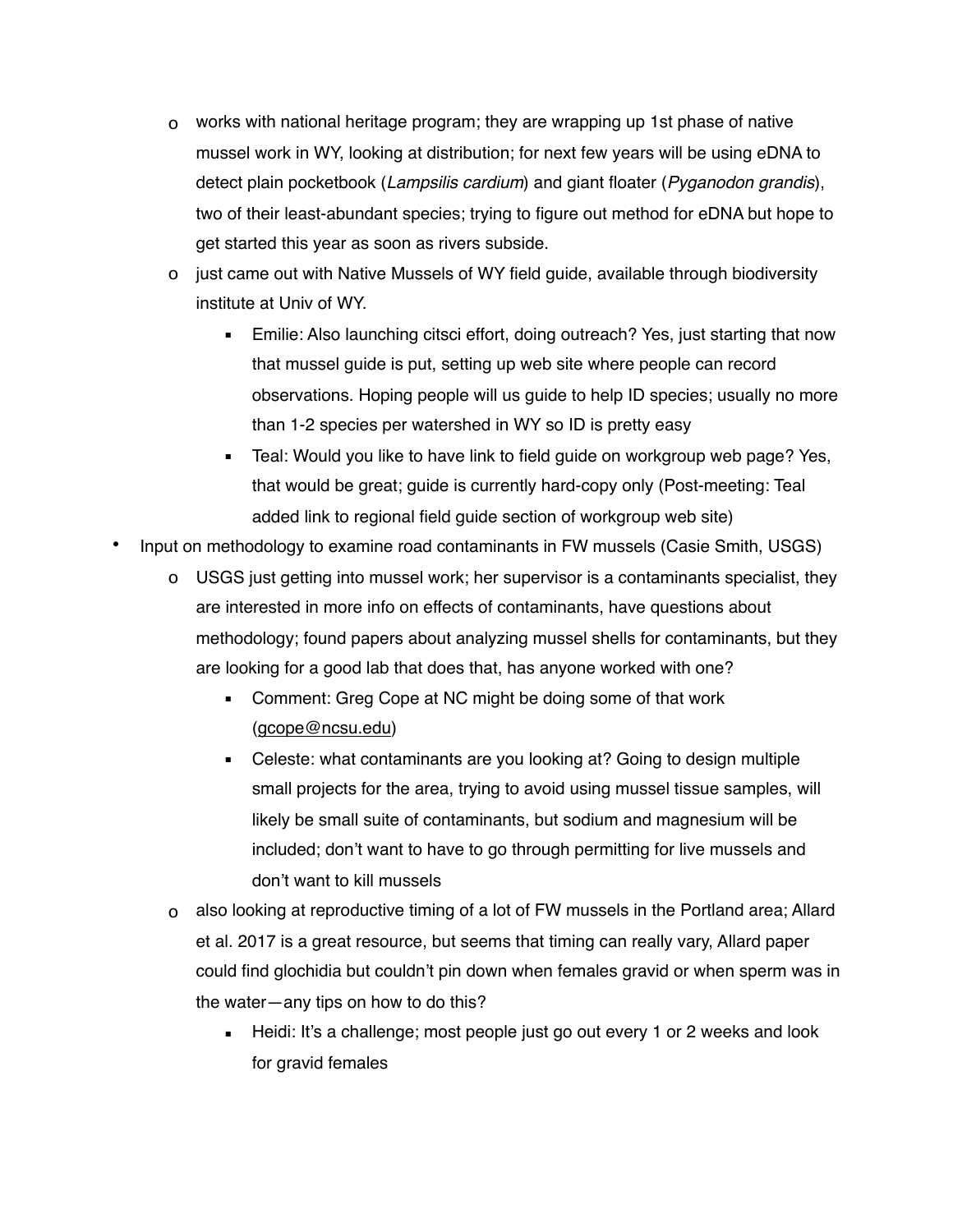- Al: spawning in NW mussels seems to be quite variable, hard to pin down; there was a study in Portland Harbor long ago looking at contaminants in crayfish and corbicula, possibly done by EPA & DEQ (?), not sure how they did it, but may have used live tissue
- **Tony Brady was working on this for propagation—degree days seemed** important for glochidia release, but not sure if that's so for spawning, would be something to look into and could explain observed variability
- Possible late-summer field trip to re-visit site where WDFW has looked at suction dredge mining impacts (Elizabeth Bockstiegel, WDFW; Teal Waterstrat, USFWS-WA)
	- o in 2006 state did some investigations on suction dredge mining impacts on mussels, measured and tagged a bunch in Olympia Creek and one in Okanagan; Liz may have original data for tags and sites, it's been 10 years so might be fun to go back and find the sites and see if we can find any mussels, look at survivorship and growth; Teal and Liz will make attempt at local site in late fall, but may be a good workgroup campout over a weekend in the Okanagan
	- o no dates formalized yet, just an idea at this point, they will deal with permits, looking at land ownership, lodging/camping
		- **E** Julie: **should we respond to you if interested?** Yes, since Liz is out until end of the month, though Teal notes that she is more the organizational genius
		- Al: would be up for a trip like that
		- Teal & Liz will work together to figure out some dates and bring those back to the workgroup
- Confirmation of workgroup as hosts for 2021 FMCS annual meeting and next steps (Celeste Searles Mazzacano, CASM Environmental).
	- o According to FMCS operations manual (http://tinyurl.com/j82mroh), planning begins 18 months prior to the meeting, with the initial steps including:
	- 1. Determine date of meeting based on fewest conflicts with other professional society meetings (e.g., Freshwater Science).
	- 2. Determine meeting location based on suitable local facilities and competitive bids. Request written estimates of costs from several prospective meeting facilities with an itemized breakdown of charges for rooms, food (meals, breaks), and audiovisual equipment. Compare prices to those of previous meetings and consult with the FMCS Executive Committee (EXCOM), if necessary.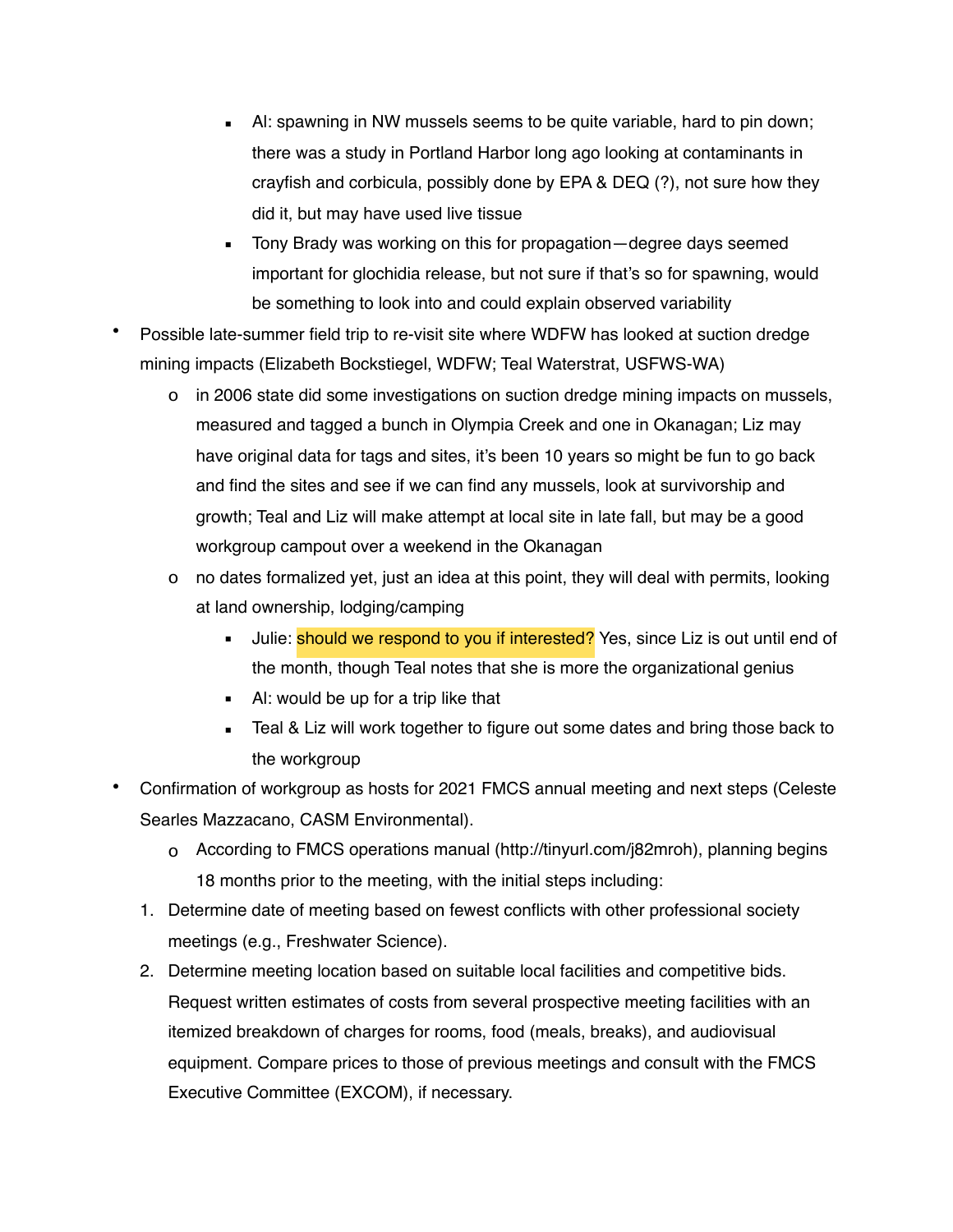- 3. Establish a program committee.
- 4. Establish an auction/sponsorship committee.
- 5. Establish a field trip committee.
- 6. Contact keynote speakers, if appropriate.
- Heidi: had conference a few years ago at a state park and it went great—so it doesn't have to be a formal hotel/convention center, as long as it accommodates 300-350 people
- we would like workgroup members to think of location for meeting and field trips, think outside the box, doesn't have to be in the city, e-mail ideas to Celeste ([cmazzacano@gmail.com\)](mailto:cmazzacano@gmail.com) who will keep a running list
- Celeste: does FMCS have general time they prefer? Usually March but not 3rd week as it conflicts with other meetings; have had in early March to mid-April; they don't have many field trips that actually go out and collect mussels so weather isn't a huge issue
- Celeste: How early are themes set, and can the local organizer establish a session, because it would be great to have a full or partial day on the cultural/historical importance of mussels to the First Nations people here, and the work the regional tribes are doing now with restoration and propagation.
	- Heidi: that's a great idea, and local organizers have the freedom to set up sessions
	- Celeste: ORAFS meeting this year had diversity as a theme, and it broke records for both overall attendance and tribal representation; RRNW also generally has tribal representation for multiple states;
	- Al: been at other meetings where sessions like this have been done and people are riveted
	- Celeste: we can reach out early to tribes all over the region, see who would be interested in participating/planning/convening
		- CTUIR would like to be involved in this
- Teal: lots of people are interested in underwater macro photography, he could find some folks who could lead a session, may also be able to have a small field trip (or do on-site, or at a local aquarium)
- get rolling early on meeting partners, who would be interested, line up participants, suggestions for locations (and think outside the box!); anyone with ideas should e-mail them to Celeste [\(cmazzacano@gmail.com](mailto:cmazzacano@gmail.com)) and she will keep a master document to use when planning begins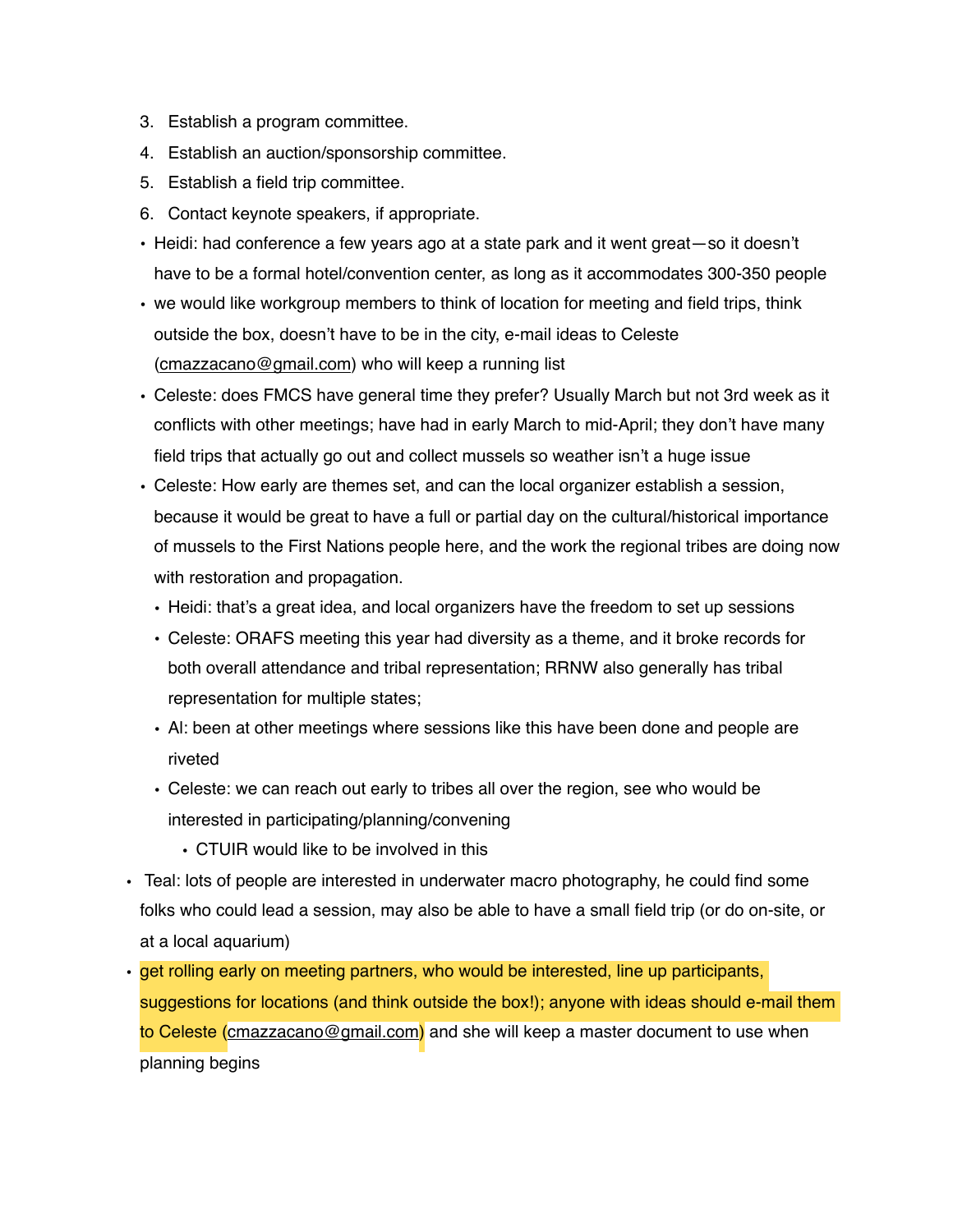- Potential workgroup conversion to non-profit organization (Celeste Searles Mazzacano, CASM Environmental)
	- o Al: next step that we have to do sometime, might as well tackle it sooner rather than later
	- o Teal: agree with Al, seems like we are holding national-level meeting, would be good opportunity to roll this out, coordinate this upgrade to our status
	- o Al: hit the nail on the had with the word "status", the formality of doing this will increase the status of the workgroup and be beneficial to the resources that we want to offer
	- o Teal: does FMCS have chapters, or have they considered having chapters, the way The Wildlife Society does? That would be an alternative route to us creating our own non-profit for the West, if our mission/values/guidelines are closely aligned, and may give individual groups more clout. Heidi: they have kicked that idea around for years, have had other mussel groups come to them and ask if they could be a chapter; the last time it was discussed, they felt they didn't want to be that formal and have groups who have to follow their guidelines, wanted people to be loosely affiliated with them. But, they have grown since then, and have *ad hoc* international committee, may have European chapter, so may be time to consider that again. Instead of paying dues to FMCS, they can donate a few hundred to help with local meeting as long as they plus FMCS and put their minutes in their local publications. Would be something to discuss at the next Board meeting is sometime in July, Heidi is willing to bring it up at the meeting, would need to have an *ad hoc* committee to see what groups are interested in other states, might want to do it on a watershed basis, pull in existing groups instead of having specific state/regional chapters
		- **EXECT** Al: workgroup considered this a few years ago, talked to FMCS, decided it wasn't appropriate time yet, but it may be time to re-visit
	- o Celeste: we will wait until we hear what the FMCS Board thinks before moving forward with this for the workgroup. Emilie Blevins will check with Xerces staff to see what sum remains in the workgroup account that Xerces has been holding. (It was ascertained post-meeting that there is \$439 in the workgroup account)
- Additional items/announcements
	- o Mussel rescue looking for volunteers: June 25 & 26, 8 am 12 pm, Portland OR; relocation of floaters from Crystal Springs Creek where a bridge at SE McLoughlin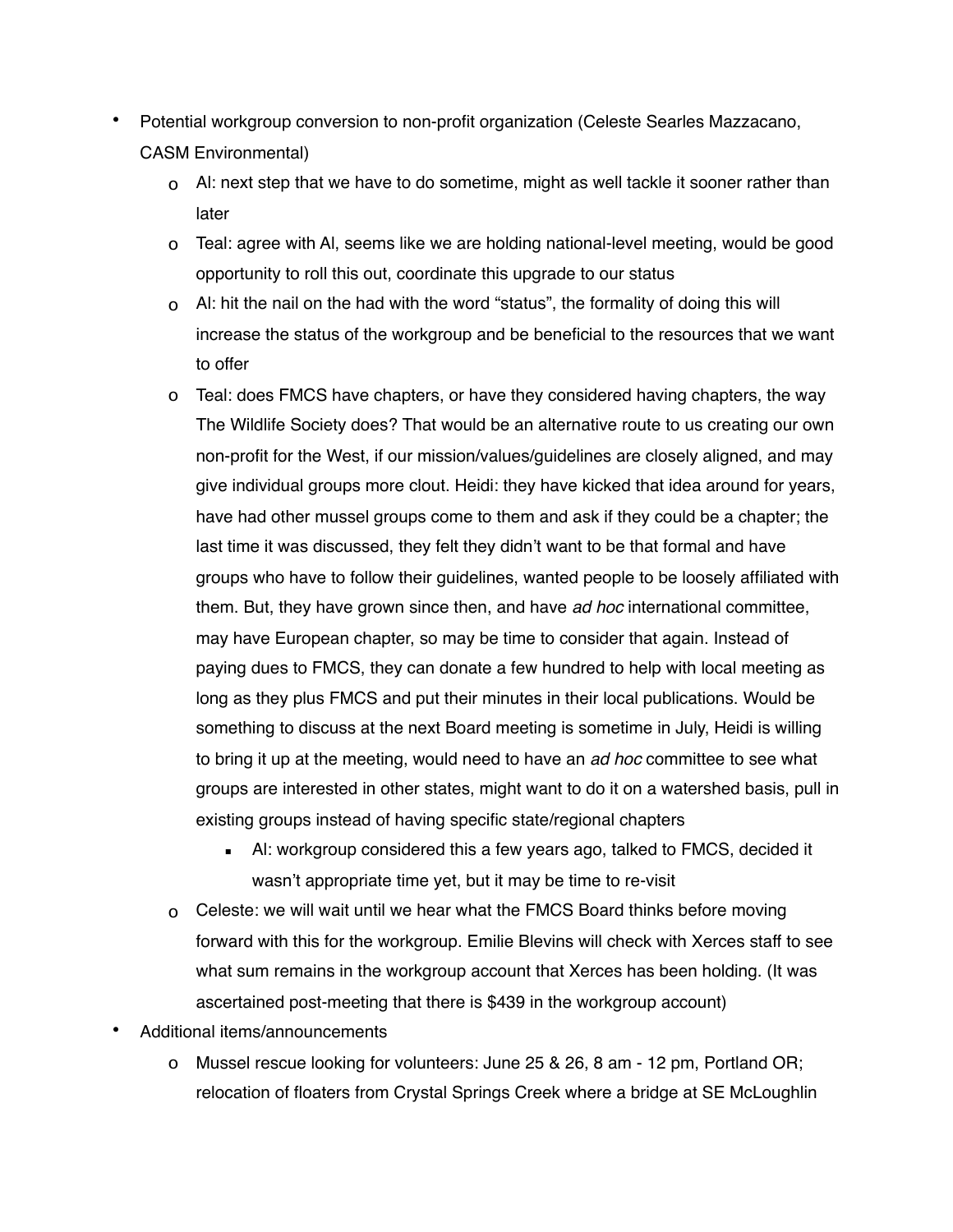Blvd is being replaced. For more information talk to Celeste Searles Mazzacano, or go to [www.volunteersignup.org/9HEWP](http://www.volunteersignup.org/9HEWP) to sign up to volunteer.

o Don't forget to register for the EcoAnalysts mussel symposium, "What is the state of our Pacific Northwest Unionids?", 19-20 September 2017 ([http://](http://www.ecoanalysts.com/2017-pnw-mussel-workshop/) [www.ecoanalysts.com/2017-pnw-mussel-workshop/\)](http://www.ecoanalysts.com/2017-pnw-mussel-workshop/)

- can now do online registration and payment (PayPal), credit card over the phone, or mail in a check
- field trip ideas? thinking of doing 2 half days, do qualitative and quantitative techniques, put down markers where mussels found and use that as jumpingoff point to discuss hydrology, reasons for distribution. Matt considering 3-4 possible sites that he will check out in August; White Salmon and smaller streams in area, possibly Taylor Lake (lots of Anodonta), Al and Michele reminded that they will need a in WA and OR permit even if only handling, not collecting
- o The Society for Northwestern Vertebrate Biology (SNVB), OR and WA chapters of The Wildlife Society (TWS), and Partners in Amphibian and Reptile Conservation (PARC) are gearing up for a mega-meeting in Portland (at Jantzen Beach Red Lion PSU) in February 2018 (13-17?); maybe workgroup could have table with information, field guides, conservation status, range maps, and data needs there? (Teal Waterstrat, USFWS-WA)
	- **EXEL** Celeste: cost for table? Not sure yet, but might be able to just sell field guides and posters at corner of TWS table if we want to do it more informally
- o The journal Northwest Science (where all the mussel papers seem to go) has a new Chief Editor, Dylan Fisher, who is a full professor at Evergreen State College (Olympia WA). This may provide some opportunities for the workgroup with one of the regional scientific outlets for freshwater mussel research (Teal Waterstrat, USFWS-WA)
	- Davis Cowles still mussel editor, often needs reviewers
- o Marci Koski at the USFWS Vancouver Fisheries office retired at the end of 2016. Several people at the office have expressed an interest in freshwater mussels, and they will likely designate someone to be a new liaison from that office to the workgroup soon.